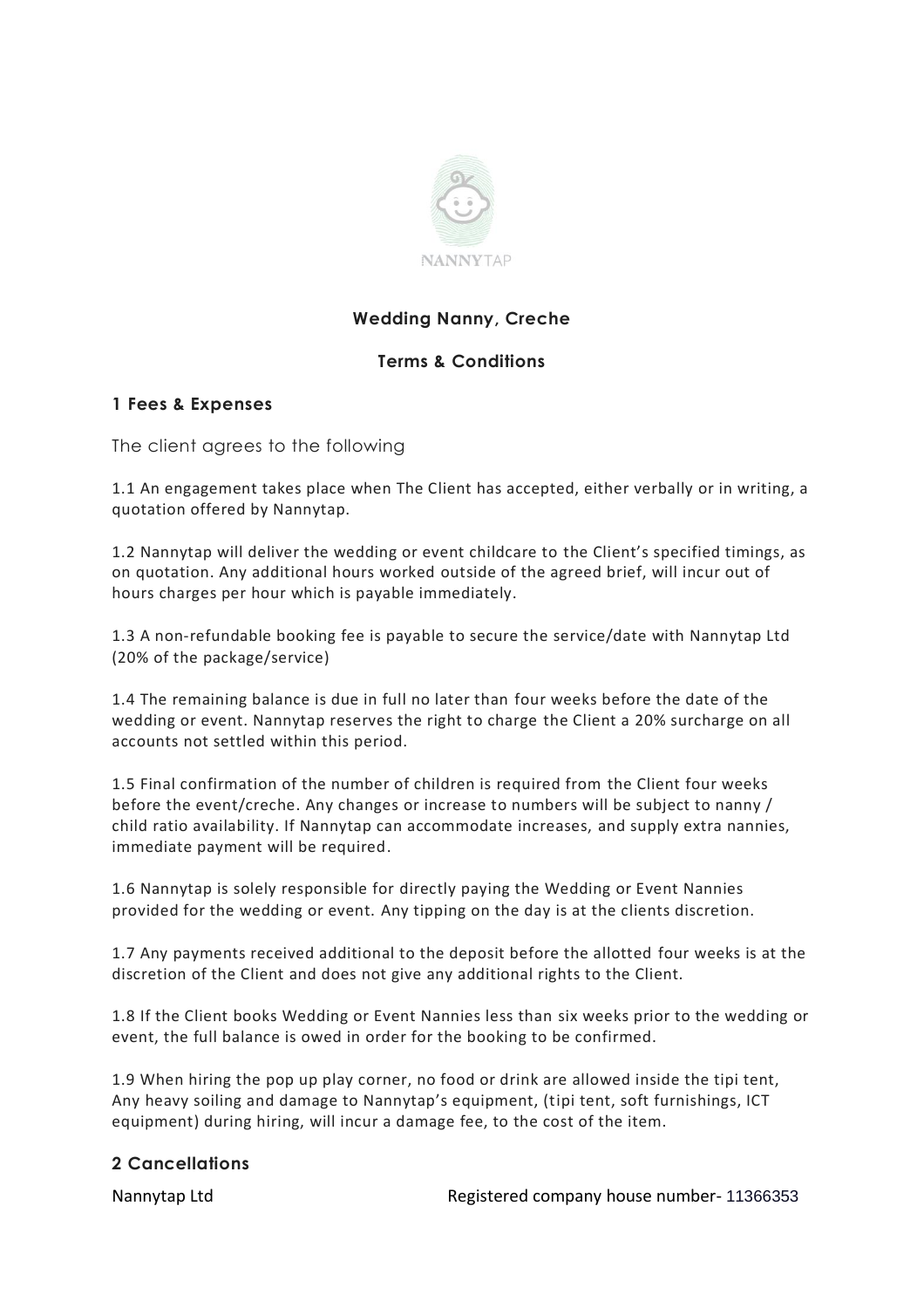2.1 Nannytap will not be held responsible where circumstances beyond its' control resulting in cancellation. These include fire, flood, illness, accident or any other event deemed by Nannytap to be beyond its' control.

2.2 In the event of national pandemic lockdowns, were possible Nannytap will honour rescheduled if date is available.

2.3 Nannytap Ltd reserves the right to cancel the booking if full payment has not been received four weeks before the wedding or event.

2.4 In the event of the client terminating this Agreement four weeks before the scheduled reservation of Nanny tap's services. pursuant to this Section 2.3, Nannytap is under no obligation to refund any deposits paid made by the client.

## **3 General**

3.1 Nannytap has a minimum booking requirement of four hours per evening babysitting and three hours for a creche service.

3.2 The Wedding & Event Nannies are required to follow Ofsted ratio regulations and reserve the right to refuse to care for additional children on the day, this is a breach of agreement.

3.3 Nannytap and any of its direct or indirect affiliates, partners, members, employees or agents shall not be liable to the client or their affiliates for any loss, liability, damage or expense arising out of or in connection with the performance of services contemplated by this Agreement. If such loss, liability, damage or expense shall be proven to result directly from Nanny's wilful misconduct the individual Nanny will be personally liable Nannytap makes no representations or warranties, express or implied, in respect of the services to be provided hereunder by Nannytap or any of its partners, members or employees. In no event will any of the parties hereto be liable to any other party hereto for any indirect, special, incidental or consequential damages, including lost profits or savings, whether or not such damages are foreseeable.

3.4 Nothing contained herein shall be deemed to be a warranty by any of the parties in respect of suitability, honesty, capability or character of any Wedding or Event Nannies introduced by Nannytap and agreed by The Client

3.5 It is the responsibility of the Client to inform Nannytap in writing, at the time of booking if there are any special needs/requirements that the child/children may have/require so that Nannytap can make the appropriate arrangements with the Wedding or Ev ent Nannies involved. This is specifically important in the areas of health.

## **4 Confidentiality**

4.1 All communication, whether written or oral or however communicated, shall remain confidential between Nannytap, The Client and The Wedding Event Nannies.

These Terms are governed by the law of England & Wales and are subject to the exclusive jurisdiction of the Courts of England & Wales.